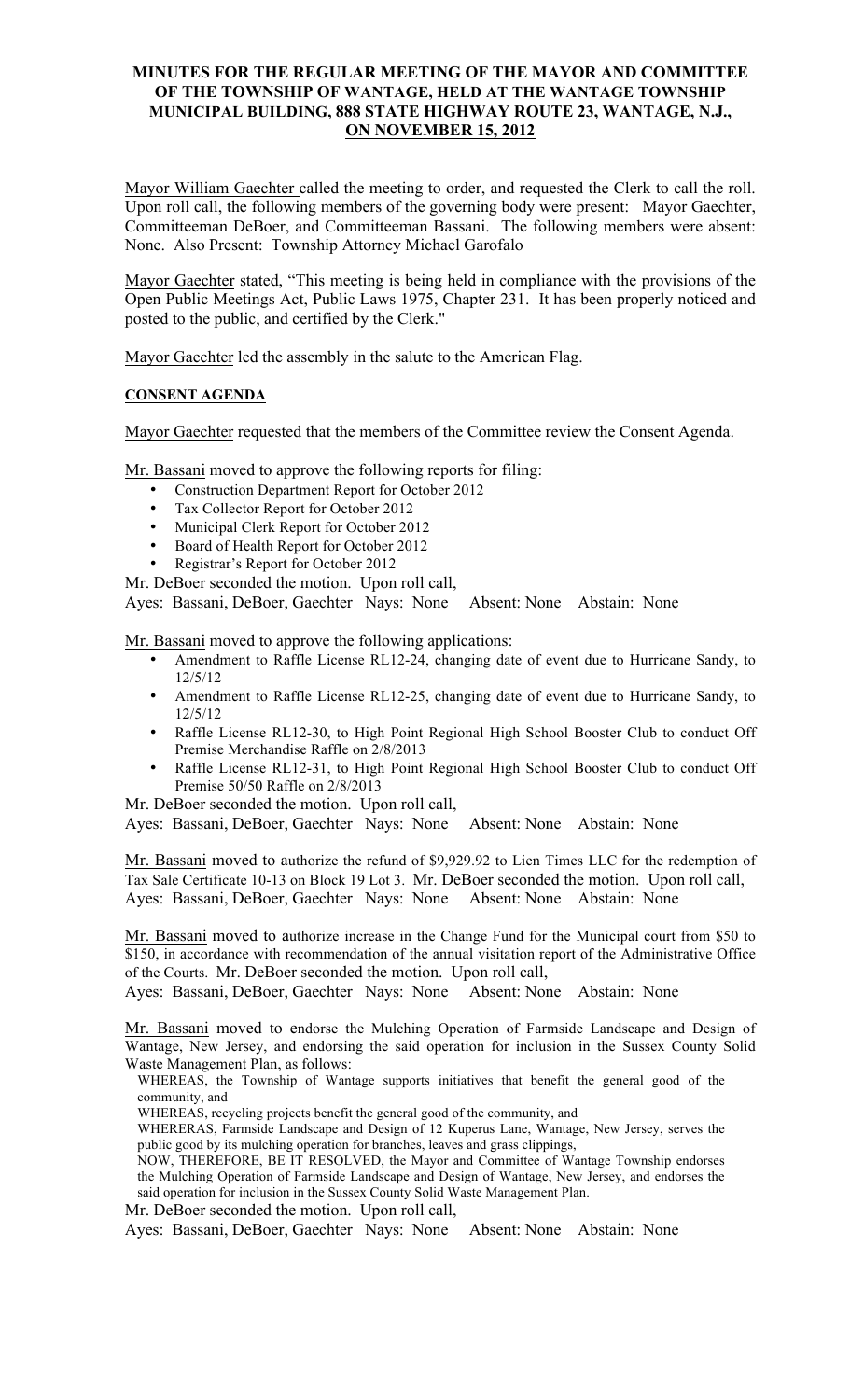#### **CONSENT AGENDA, Continued**

Mr. Bassani moved to approve Transfer Resolution dated November 15, 2012, totaling \$21,500 involving various line item transfers of the 2012 Wantage Township Municipal Budget, as follows:

 **WHEREAS**, N.J.S.A. 40A:4-58 permits appropriation transfers to be made during the last two months of the fiscal year, and

 **WHEREAS**, it is necessary to transfer appropriations between line items presently located in the Current Year Budget;

 **NOW, THEREFORE, BE IT RESOLVED**, by the governing body of the Township of Wantage, County of Sussex, State of New Jersey that the following transfers be made.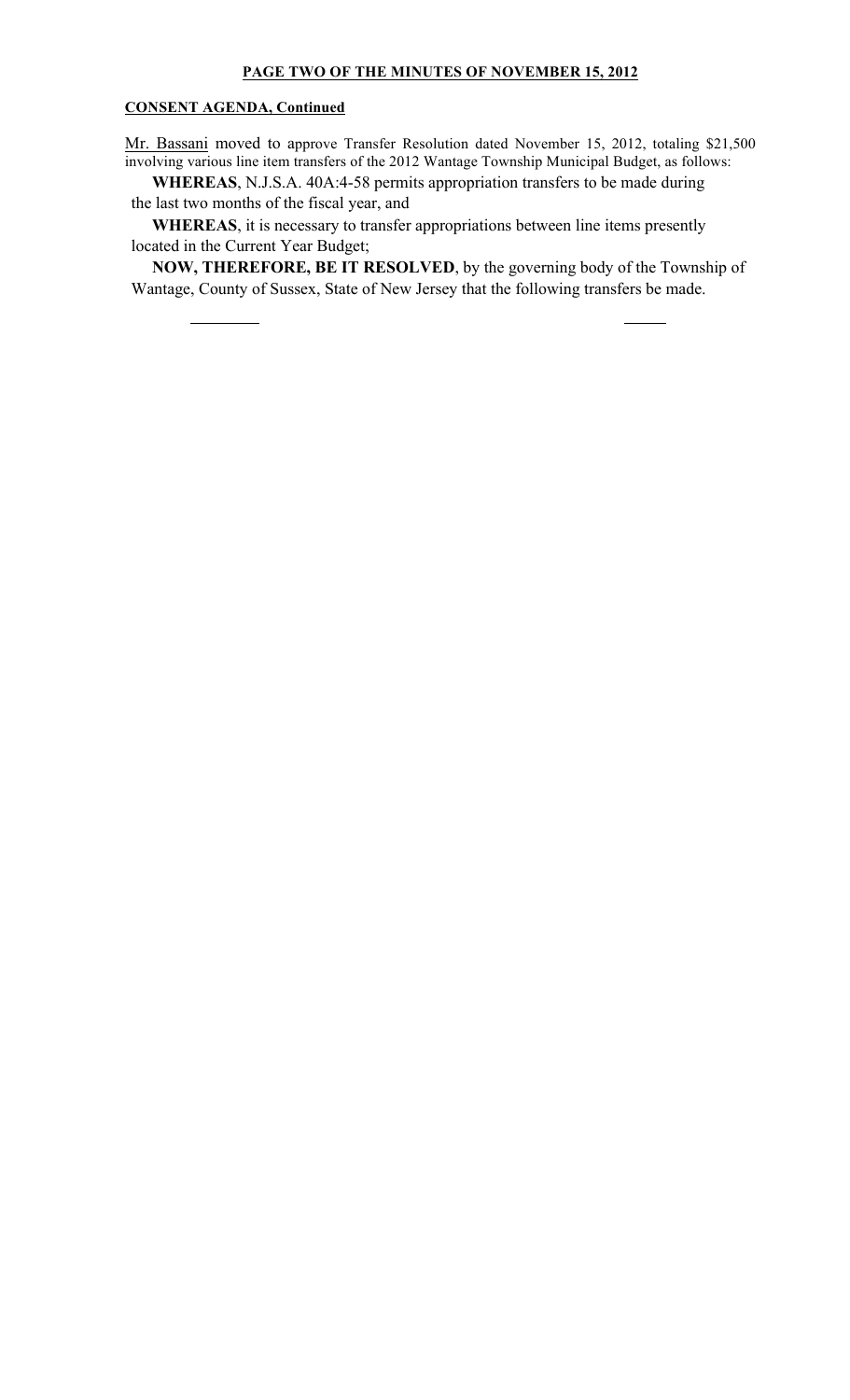## **ADMINISTRATOR REPORT**

Mayor Gaechter requested Mr. Doherty give the Administrator's report.

Mr. Doherty requested an executive session to discuss actions taken by the Administrator in the handling of disciplinary matters of various employees, to ascertain whether his actions are in accord with the expectations of the governing body for the performance of his job position and duties. While the discussions themselves will not focus on the terms or conditions of employment of other employees, the discussion will involve details that would violate privacy rights of those individuals if disc used in open session.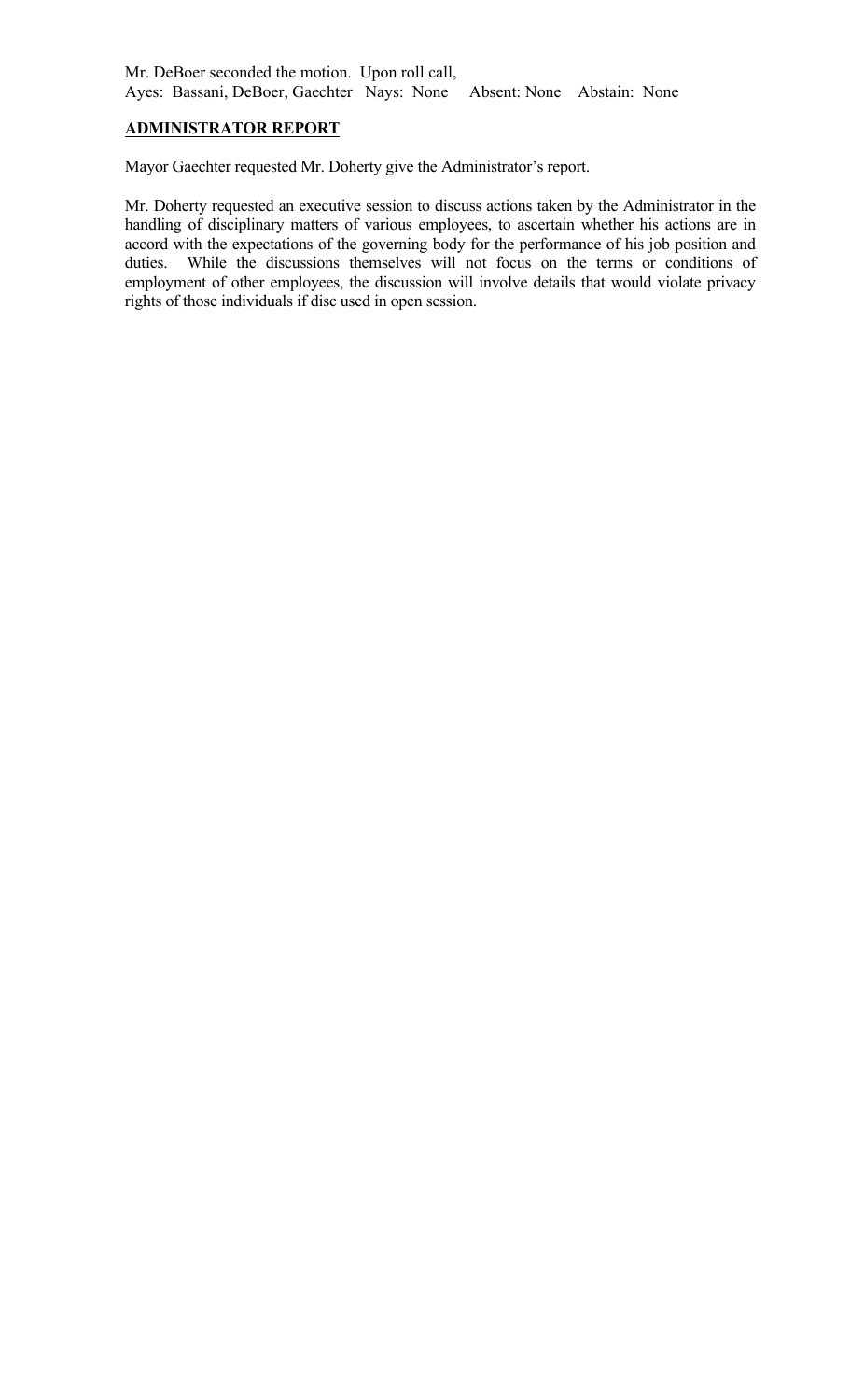### **PAGE THREE OF THE MINUTES OF NOVEMBER 15, 2012**

### **ADMINISTRATOR REPORT, Continued**

Mr. Doherty reported on the need to replace a boiler in the furnace serving the municipal building. Mr. Doherty will review options and discuss with the governing body in the near future.

Mr. Doherty invited the governing body to review and discuss various other open items which have been brought to their attention in recent meetings which have not yet received a determination or direction.

The governing body expressed consensus that discussion and consideration of the proposed Fund Balance Policy take place during January budget work sessions.

The governing body expressed consensus to move forward with a capital project for the repair of the roof for the municipal building. Mr. Doherty will explore options and present details for consideration. Preference was expressed that Mr. Doherty reach out to local contractors to ascertain anticipated project costs. Brief discussion took place regarding the topic of prevailing wage requirements on capital projects.

#### **ATTORNEY REPORT**:

Mr. Garofalo requested an executive session to discuss pending litigation. Mr. Garofalo reported that the In Rem Tax foreclosures have been completed.

Mr. Garofalo and Mr. Doherty presented proposed drafts of Ordinances which would authorize the sale of municipal owned property to adjoining property owners and/or the general public, as a means of returning these properties to the tax rolls. After brief consideration, the members of the governing body expressed a desire for the sales to take place in January rather than in December. Mr. Doherty stated that he would revise the draft ordinances as desired and present them for introduction at the next meeting.

### **COMMITTEE REPORTS**:

Mayor Gaechter offered words of congratulations to both Governor Christie and to Sussex Rural Electric Cooperative for the manner in which they responded to Super Storm Sandy on behalf of the public.

#### **OLD BUSINESS:** None

#### **NEW BUSINESS**

### **INTRODUCTION OF ORDINANCE 2012-06**

Mr. Bassani moved to Introduce on First reading, Ordinance 2012-06, entitled "AMENDMENT TO THE ORDINANCE FIXING THE SALARIES OF OFFICERS AND EMPLOYEES OF THE TOWNSHIP OF WANTAGE, COUNTY OF SUSSEX AND STATE OF NEW JERSEY, FOR THE YEAR 2012 and 2013" with a final hearing date set for November 29, 2012. Mr. DeBoer seconded the motion.

Ayes: Bassani, DeBoer, Gaechter Nays: None Absent: None Abstain: None

### **Approval of Minutes**

Mr. Bassani moved to adopt the regular and executive session minutes of October 25, 2012. Mr. DeBoer seconded the motion. Upon roll call, Ayes: Bassani, DeBoer, Gaechter Nays: None Absent: None Abstain: None

### **OPEN PUBLIC SESSION**

Ms. Lynn Negele, Glen Road, offered a prepared statement regarding a request for the governing body to act as advocates for the general public, to secure the right for residents to switch from being JCP&L customers to Sussex Rural Electric Cooperative customers.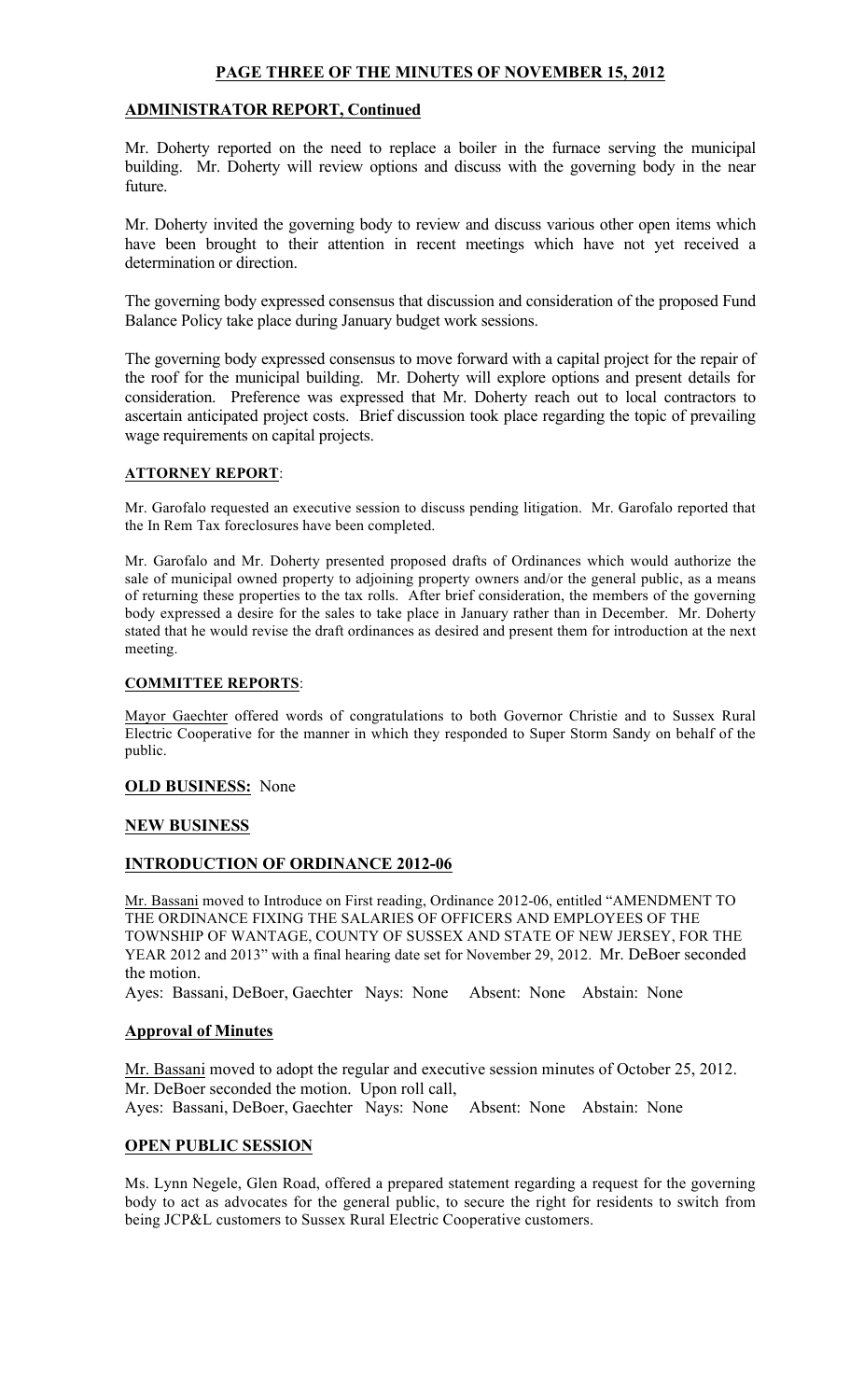## **PAGE FOUR OF THE MINUTES OF NOVEMBER 15, 2012**

Ms. Negele reported that she and some of her neighbors are here tonight to ask the Township to act as their advocate. They want the right to choose Sussex Rural Electric as their power company. Ms. Negele stated that she had previously provided background materials regarding her efforts to deal with the power company. Ms. Negele cited a faulty fuse on the pole at the corner of Glen Rd & Route 519N, which has been reported several times to JCP&L. Ms. Negele stated she

And her neighbors don't understand how or why the state of New Jersey would franchise away citizens' right to choose their own power company. Ms. Negele stated that she pays the same taxes as their neighbors, yet do not enjoy the same quality of life. Ms. Negele stated her belief that JCP&L is overwhelmed, understaffed, and using inferior and outdated equipment while increasing their shareholders' profits at public expense. Ms. Negele then offered background information on the corporate structure of JCP&L, mentioning also that JCP&L makes large donations to both political parties, they pay to play. Ms. Negele stated that regular citizens cannot play in those games but are left to endure the dark, the cold, the expense providing alternate energy sources, frozen pipes, spoiled food and uncertainty. Ms. Negele stated that as citizens, voters and tax payers they are requesting that the governing body act as an advocate with the State Legislature, Board of Public Utilities and anyone else necessary to get rid of JCP&L and allow Wantage citizens to join Sussex Rural Electric Cooperative. Ms. Negele suggested the governing body enter into a class action suit against JCP&L.

The members of the governing body explained the on-going efforts to secure the right of citizens to switch from JCP&L to SREC, and that to date, all efforts have been unsuccessful. The members of the governing body stated they would continue their efforts.

Nancy Usinowicz of Glen Road and Audrey Morse of Glen Road also expressed their unhappiness and dissatisfaction with JCP&L.

Mayor Gaechter offered the historical time line of efforts to reach out to state officials and the Board of Public Utilities regarding this issue. Mr. DeBoer offered copies of the entire file representing discussions and actions of the Township regarding this issue. Mr. Garofalo suggested that reaching out to Sheriff Strada might help get the pole with the faulty fuse some attention from JCP&L.

Karen Merritt, Alpine Circle, offered comments regarding the option of the Class Action Suit.

Ann Smulewicz, 108 Route 23, suggested reaching out to Senator Steve Oroho regarding the JCP&L issue; offered the observation that JCP&L's size as a corporation may hinder its ability to provide adequate service to citizens; suggested mismanagement of personnel and resources by JCP&L. Ms. Smulewicz also asked that consideration be given to females during the process of filling board appointments in 2013.

There being no one else present wising to address the governing body at this time, Mayor Gaechter closed the meeting to the public and the governing body returned to the regular order of business.

### **EXECUTIVE SESSION**

Mr. Bassani moved to enter into closed executive session as follows:

WHEREAS, the Open Public Meetings Act, P. L. 1975, Chapter 231 permits the exclusion of the public from a meeting in certain circumstances; and

WHEREAS, this public body is of the opinion that such circumstances presently exist;

NOW, THEREFORE, BE IT RESOLVED, by the Mayor and Committee of the Township of Wantage, that the public shall be excluded from discussion of the following matters:

Pending or anticipated litigation involving Gorman vs. Wantage Township, and a claim against the Township Prosecutor; and a matter involving the evaluation of the performance of the Administrator

BE IT FURTHER RESOLVED, Minutes will be kept on file in the municipal clerk's office, and once the matter involving the confidentiality of the above no longer requires that confidentiality, then the minutes shall be made public.

Mr. DeBoer seconded the motion. Upon roll call,

Ayes: Bassani, DeBoer, Gaechter Nays: None Absent: None Abstain: None